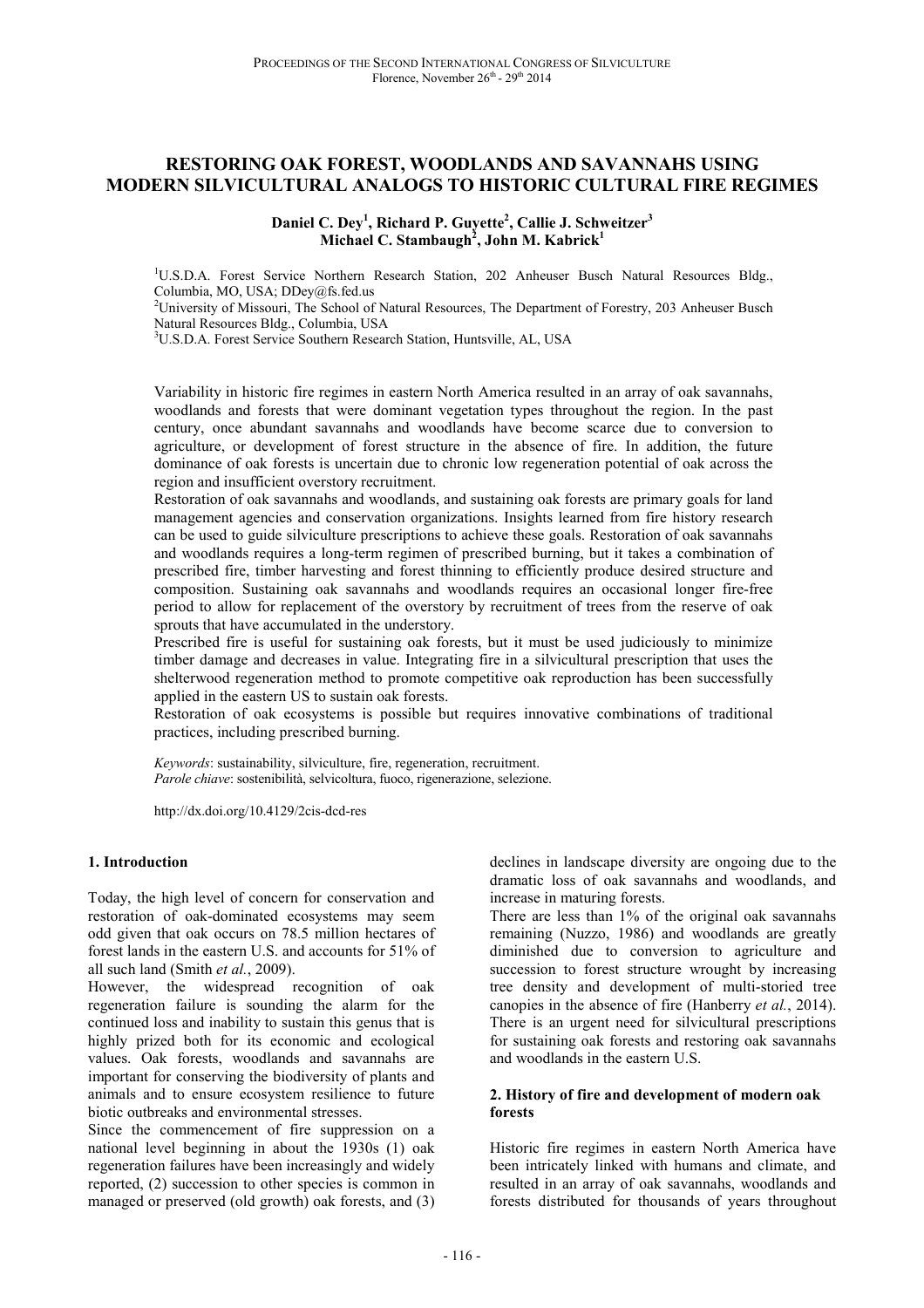eastern North America (Beerling and Osborne, 2006; Guyette *et al.*, 2002, 2012). The abundance of oak was greatly increased about 4,000 years ago following the development of agriculture in the eastern U.S., promoted by the increasing influence of Native American populations and their use of fire (Delcourt and Delcourt, 1997, 1998). There was substantial spatial variability across the U.S. in the frequency of fire in the historic period that was modified by climate (Guyette *et al*., 2012). Over much of the modern range of oak species, fire was frequent (annual to every 20 years) in the historic period (circa 1650-1850). Historic fire also varied temporally being influenced by changing human land use and culture, topography, and vegetation (Guyette *et al.*, 2002).

General characteristics of fire history over the past 350 years include (based on e.g., Dey and Guyette, 2000; Guyette and Spetich, 2003; Guyette *et al.*, 2003; Stambaugh *et al.*, 2006; Stambaugh *et al.*, 2011; Brose *et al.*, 2013):

- − during the latter Native American period:
- -relatively frequent fire (5 to 20+ years) with variable (e.g., 1-40 years) fire-free periods,

-dormant season fires (i.e., August to March),

-mixed-severity fire regimes dominated by low intensity surface fires, with less frequent (every 10- 30 years) moderate to high severity fires that probably burned in droughty years;

- − during the early European settlement period:
	- increased fire frequency (e.g., annual to 3 years) with decreased variability in fire-free periods;
	- dormant season fires (i.e., August to March):
	- mixed-severity fire regimes dominated by low intensity surface fires,

- greater portions of the landscape burning in any given year;

− during the modern European period:

- significant reduction in fire occurrence following adoption of fire suppression programs,

- low intensity, small-scale wildfires in dormant season (August to April),

- extremely long fire-free periods that exceed the maximum longevity of dominant tree species,

- infrequent use of prescribed burning largely for ecosystem restoration on smaller parcels,

- it is during this period that most modern oak forests began to advance into maturity.

## **3. Fire regime and woody structure of ecosystems**

The frequency, intensity and seasonality of fire are major determinants of woody structure in the eastern U.S. Annual to near-annual fires are necessary to retard development of woody structure and maintain prairies (Anderson, 1983, 2006; Nelson, 2010). Fire-free periods of from 10 to 30 years permit trees to grow large enough in diameter and develop sufficient bark thickness to make them resistant to mortality or topkill of the shoot by fire. Savannah structure develops with decreasing fire frequency and intensity, and increased variability in firefree periods, including extended periods without fire.

Woodlands (both open and closed) develop with continued decreases in fire frequency and intensity, and increased frequency and duration of fire-free periods. Forest structure occurs on portions of the landscape that burn infrequently enough to permit development of high stem density and multiple canopy layers. Landscapes that once were intricate mosaics of diverse natural communities that spanned the structural gradient from prairie to forest have become more homogeneous after decades of fire suppression in the eastern U.S. (Schulte *et al.*, 2007; Hanberry *et al.*, 2012, 2014a,b,c). The region is dominated by maturing forests where lands have escaped development (Shifley and Thompson, 2011; Shifley *et al.*, 2012).

Low intensity fires are usually able to cause mortality or topkill in hardwood stems < 12 cm dbh, almost regardless of species (Arthur *et al.*, 2012). A single fire of this intensity is able to eliminate the midstory canopy layer and may cause single tree gaps in the main canopy (Hutchinson *et al*., 2005). Higher intensity fires, or fires that occur when woody plants are actively growing (late spring-early summer) are more lethal than those that burn in the dormant season (Hutchinson, 2006; Brose *et al.*, 2013). They are needed to kill the stems of larger diameter hardwoods. Thus, low intensity fires are effective for creating a closed woodland structure, but more severe fires are needed to create open woodland or savannah structures. Fire severity can be increased by burning when weather and fuel conditions foster higher temperatures of longer duration, especially when plants are more vulnerable.

## **4. Oak's adaptations to fire**

Oak species have several traits that promote their survival and competitiveness where fires are part of the disturbance regime. Oak cotyledons and numerous dormant buds at the root collar are often buried in the soil, which protects them from the heat of fire because soil is a poor conductor of heat (Iverson and Hutchinson, 2002; Iverson *et al.*, 2004).

Acorns are desired food for several species of wildlife such as squirrels (*Sciurus* sp.) and blue jays (*Cyanocitta cristata*) that cache seed in the soil, increasing the likelihood that acorns will be protected from fire by soil burial. Oak seedlings preferentially allocate carbohydrates to root growth (Johnson *et al.*, 2009), which increases the probability that there will be a ready energy supply to support rapid sprout growth in the event that the parent stem is killed by fire. Therefore, through repeated cycles of shoot topkill and resprouting in the presence of adequate light, oak seedlings can develop large root systems and increase their competitiveness when a regeneration releasing disturbance does occur.

However, acorns and small oak seedlings (e.g., <10mm in basal diameter) are highly susceptible to death by even low intensity fires (Johnson, 1974; Auchmoody and Smith, 1993). As oak seedlings grow into the sapling, pole and sawtimber size classes, their bark increases in thickness relatively more rapidly and to greater thicknesses than many competing species,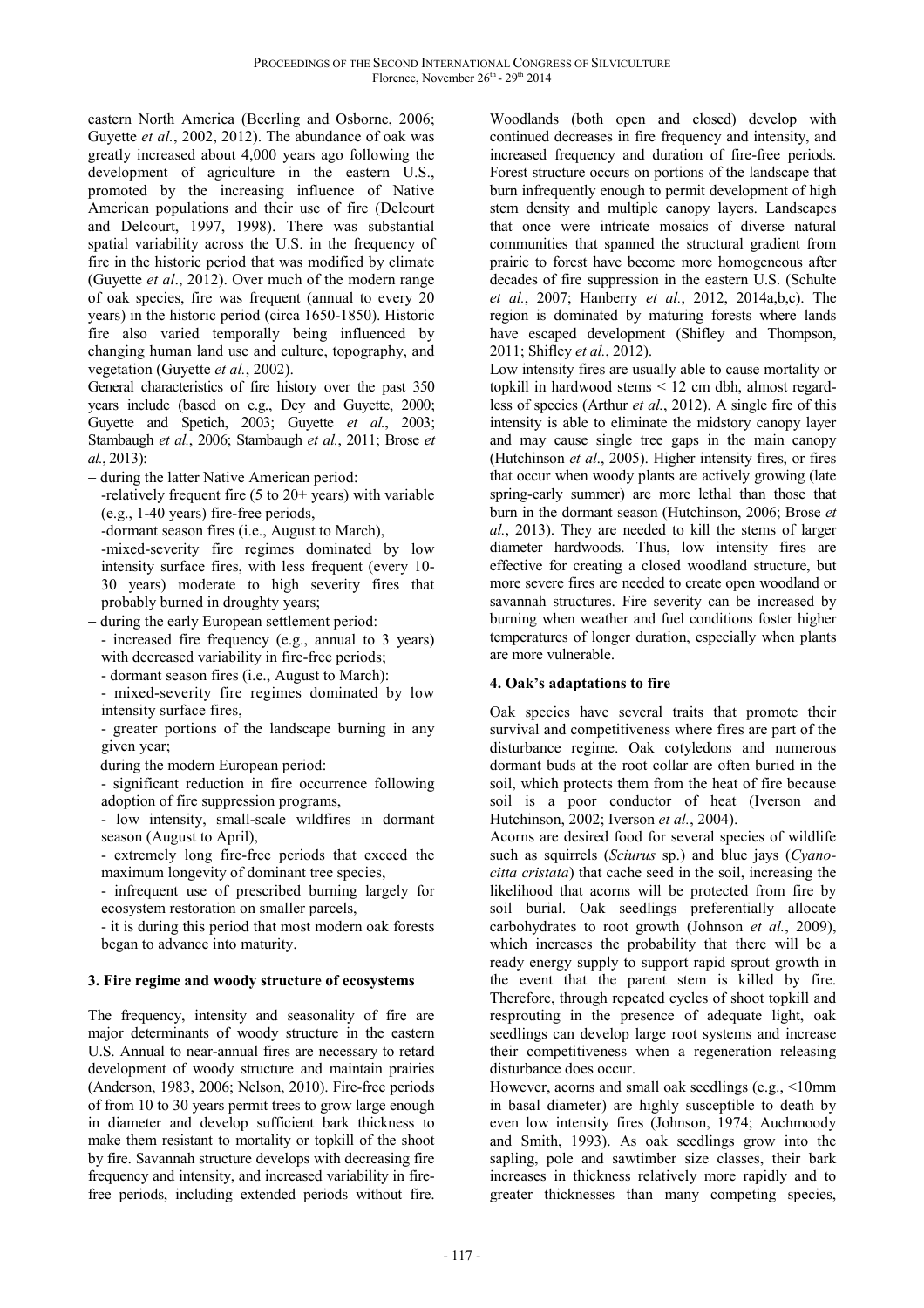which confers greater protection to cambial tissues from the heat of fire (Harmon, 1984; Sutherland and Smith, 2000). Species in the white oak group (Section *Quercus*) are also known for their superior ability to compartmentalize fire injuries and limit decay development (Smith and Sutherland, 1999; Sutherland and Smith, 2000). In contrast, red oak group species (Section *Lobatae*) are relatively susceptible to decay following fire injury (Nelson *et al.*, 1933; Berry, 1969; U.S. Forest Service, 1967).

Oaks have several adaptations that indirectly favor their dominance because they allow oaks to persist on droughty sites of low fertility. These sites are more prone to burning, both historically and under prescribed conditions, and they are more restrictive to oak's competition.

#### **5. Fires purpose and use varies by management goal**

Oak ecosystem management can be categorized into two classes that differ in their strategic goals and outcomes. Oak ecosystems can be managed as forests that are meant to produce a variety of ecological services and traditional economic commodity products such as sawtimber and veneer, or they can be managed to restore historic natural communities such as woodlands and savannahs.

In the first case, fire is not needed to sustain forest systems, but it may have a beneficial and ecologically relevant role in managing oak forests. In forest management, fire can be thought of as a tool that may promote oak regeneration and recruitment into the overstory if it occurs at a strategic time in stand development. Fire at the wrong time has the potential to cause high levels of damage to trees, product devaluation, and failure to achieve major management goals. In the latter case, fire is an essential element of the disturbance regime that is necessary for the creation and maintenance of oak natural communities. The emphasis here is more on ecosystem goods and services and values such as landscape diversity, native biodiversity, wildlife habitat quality and ecosystem resilience. In woodland and savannah management, fire damage to trees and devaluation of wood products is of lessor concern, although prudent managers will not wantonly cause unnecessary damage to trees that may have adverse impacts on the economic viability of restoration prescriptions or that may cause negative ecological consequences such as excessive mortality of overstory trees.

The strategic management direction determines whether using fire is appropriate and defines the specific timing and nature of fire required to produce desirable outcomes.

## **6. Combining fire and regeneration methods**

When regenerating oak in forests it is essential that competing vegetation be controlled so that oak seedlings can development into competitive individuals capable of achieving codominance at the time of canopy closure, i.e., the beginning of the stem exclusion stage of development in the new forest. Oak

stump sprouts are highly competitive and often account for the majority of dominant oaks in the stem exclusion stage (Beck and Hooper, 1986; Gould *et al*., 2002; Morrissey *et al.*, 2008), but not all oak stumps that result from harvesting produce sprouts (e.g., Johnson, 1977; Weigel *et al.*, 2011), which is why emphasis is placed on development of large oak advance reproduction in the understory to sustain desired oak stocking in the future stand (Johnson *et al.*, 2009).

In general, the single-tree selection method is not recommended for oak regeneration (Johnson *et al.*, 2009). It usually accelerates succession toward and dominance of species more shade tolerant than oaks. There is some evidence on xeric sites that uneven-aged management may be able to sustain oak forests, primarily those dominated by the more shade tolerant white oaks (Section *Quercus*) (Johnson *et al.*, 2009). Prescribed burning as a method to promote oak seedling development by control of competing vegetation has limited usefulness in combination with the single-tree selection method, which simultaneously regenerates oak seedlings while promoting recruitment into the overstory through development of saplings and pole-sized trees. Oaks in the sapling and pole-size classes are vulnerable to basal stem wounding by fire, have reduced diameter growth and, hence, slower wound closure rates in the shade of a partial overstory, and wounded trees have higher probability of extensive decay development in the lower log because they exist in stands for decades before they are large enough to be harvested. The use of the group selection method is more likely to regenerate oak if large oak advance reproduction are present at harvest and competing vegetation is controlled. Prescribed fire with this method has limitations because burning the group openings, which are scattered in a matrix of forests managed by singletree selection, is complicated and expensive. There are more efficient and affordable mechanical or chemical methods of controlling competing vegetation in group openings.

Even-aged methods are more commonly recommended for managing oak forests, but without control of competing vegetation they often result in oak regeneration failure. Clearcutting is only done when the combined regeneration potential of oak advance reproduction and stump sprouts is sufficient to achieve desired oak stocking levels. Prescribed burning after clearcutting is an excellent way to control competing vegetation and improve the relative dominance of oak reproduction. Small oak seedlings (<6mm basal diameter) are susceptible to fire mortality, but larger oak seedlings have increasing higher probabilities of responding to fire topkill of the shoot by vigorous sprouting (Dey and Hartman, 2005). Repeated prescribed burning (e.g., every 3 to 5 years) can be used to promote oak regeneration competiveness in open environments. When oak reproduction is sufficiently competitive and competing vegetation has been reduced, then a fire-free period is needed to allow oaks to recruit into the overstory.

Monitoring the status of oaks during the stem exclusion stage may indicate that stand thinning is required to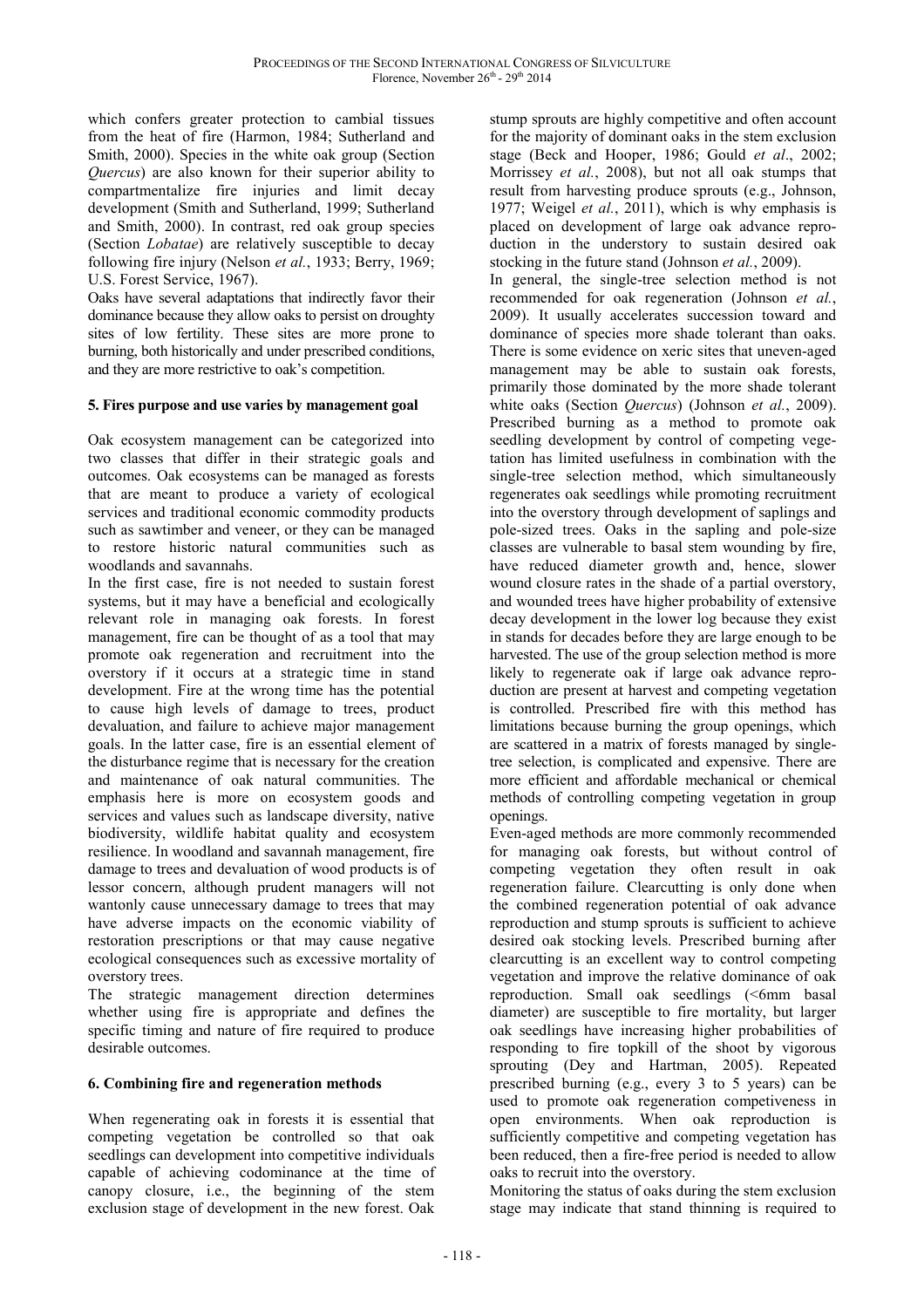maintain desired stocking of dominant oaks. Prescribed burning to thin sapling-sized stands is a poor choice because fire is indiscriminant in what trees are topkilled, there is less control over stand stocking and spatial arrangement of surviving trees, fire can scar residual trees, and it is difficult to conduct prescribed burns in such stands. There are limited times during the year that dense sapling stands can be effectively burned due to undesirable fuel conditions, i.e., low fine fuel loading, and unfavorable weather conditions, i.e., high fuel moisture content, high humidity, and low wind speeds within these stands. Mechanical or chemical thinning using the crop tree system (Miller *et al.*, 2007) is a good way to maintain oak dominance in maturing stands.

Many oak forests in the eastern U.S. have low oak regeneration potential because large diameter (>25cm dbh), mature (>80 years old) oak trees are less likely to produce stump sprouts, and oak advance reproduction is absent or small (e.g., 4-6mm basal diameter and 15 cm in height). In such situations, the shelterwood method is often recommended to develop adequate densities of large oak advance reproduction (Johnson *et al.*, 2009). The method is flexible and can be adapted to differing site conditions and mixes of competing species, and is capable of providing a wide range of microclimate in the regeneration layer by regulating overstory density and stand structure. Prescribed burning is useful for controlling high density, smalldiameter competing woody vegetation. Brose *et al*. (2008, 2013) provided guidance for combining prescribed burning with the shelterwood method to promote oak regeneration. The role of fire in implementing the shelterwood method is limited to control of competing vegetation in the regeneration layer, it is a poor tool for managing overstory density as it takes substantially higher fire intensity to kill overstory trees, and there is less control over residual stand stocking and spatial arrangement of surviving trees. Managing overstory structure is best conducted by timber harvesting or application of herbicides by stem injection. Harvesting permits recovery of wood products and generation of revenues to help offset the cost of site preparation and competition control. The timing of prescribed burning is important in promoting oak regeneration. Acorns and small oak seedings are vulnerable to fire mortality. Fire can be applied in mature stands that lack oak advance reproduction and before acorn dispersal to prepare the site for oak seedling establishment by reducing overly thick litter layers, reducing seed bank supply and decreasing woody competition in the mid and understory. In the presence of small oak advance reproduction, the initial shelterwood harvest increases light in the understory and stimulates growth of oak advance reproduction, as it does the competition. For 2-3 years, oak reproduction benefit from increased light and develop larger root systems, increasing in sprouting capacity.

Fire may be used at this time to release the oak reproduction from competition if oak seedlings are large enough in basal diameter (e.g., >10mm). Otherwise, removal of the shelterwood provides an

additional mechanical release that may be followed by prescribed burning in 2-3 years when oak seedlings are larger. Hotter, more intense fires conducted in the growing season, i.e., late spring-early summer, improve relative oak competitiveness when there is adequate large oak reproduction (Brose *et al.*, 2013).

## **7. Restoration of oak savannahs and woodlands**

Restoration of oak savannahs or woodlands usually begins with a forest state because of the densification of these former natural communities in the absence of fire (Hanberry *et al.*, 2012, 2014a,b,c). The main objectives in savannah and woodland restoration are to reduce tree density and reintroduce fire. The greatest positive response in native ground flora diversity is when stand density is reduced significantly in conjunction with prescribed burning (Hutchinson *et al*., 2005; Hutchinson, 2006; Waldrop *et al.*, 2008; Kinkead *et al.*, 2013). Prescribed burning with low intensity dormant season fires is effective for creating closed woodland structure and improves the native diversity of ground flora (Kinkead *et al*., 2013). More intense fires are needed to kill enough overstory trees to restore open woodland or savannah structure. Generally, this is more effectively done by timber harvesting using the shelterwood method. In a traditional forestry context, the shelterwood is meant to create a favorable environment for desirable tree reproduction without aggravating the level of competition to the detriment of the desired tree species. In the restoration of savannahs and woodlands, regulating density of the shelterwood is driven by the environmental needs of the desired ground flora species. The shelterwood canopy may be reduced in stages through several harvests but the final desired stocking for a savannah or open woodland is retained for long periods. Fire is a recurring necessary disturbance in maintaining savannahs and woodlands and the specifics in fire prescriptions is driven by controlling encroachment by woody species and by the ecological and physiological needs of the desired plant species indicative of the natural community. For example, grass dominated ground flora require low tree canopy cover  $(\leq 50\%$  crown cover) and frequent to annual burning (Anderson *et al.*, 1999; Nelson, 2010; Mayer and Khalyani, 2011; Starver *et al.*, 2011). Forbs and legumes can be favoured by summer burning (Nelson, 2010). Increasing tree crown cover favours more shade tolerant species. Maximum plant diversity often occurs in the heterogeneous environments characteristic of savannahs (Leach and Givnish, 1999; Peterson and Reich, 2008).

## **8. Conclusion**

Prescribed fire can be incorporated with traditional silvicultural practices to mimic historic disturbances that once promoted oak natural communities (savannah, woodland, forest). The role of fire varies by management goal, i.e., forest management for commodity products and other ecological and social amenities, or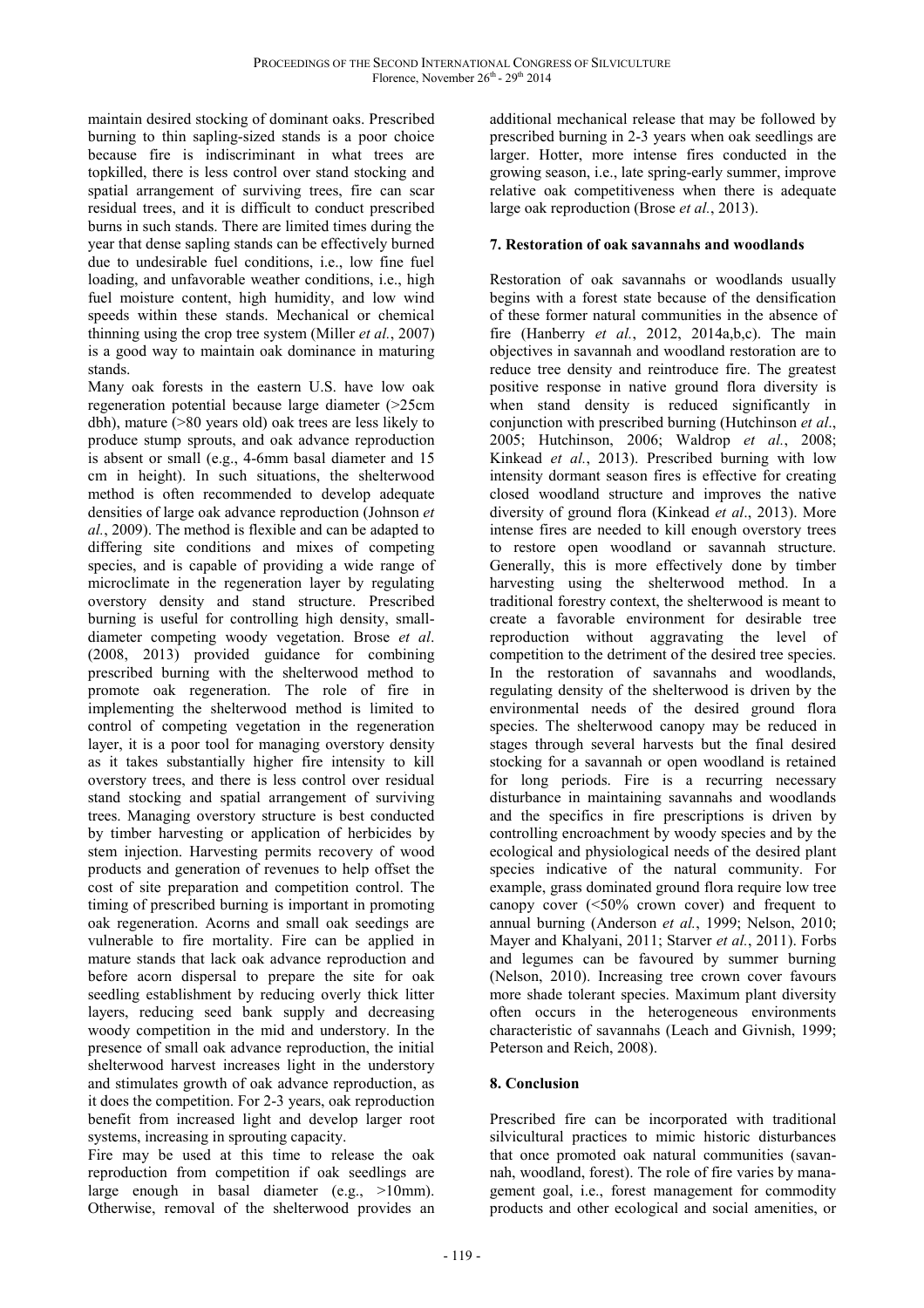natural community management for conserving native biodiversity, increasing landscape resilience, diversifying ecosystem goods and services and improving wildlife habitat. In forest management, fire has a lessor role than in the past and can be viewed more as a tool that is used at judicious times in preparing for regeneration and ensuring oak's dominance through stand initiation. It has a historical and ecological basis in promoting oak dominance, but other modern treatments are more efficient and effective in managing the overstory and producing forest products. A variety of traditional silvicultural regeneration methods are able to emulate natural fire-driven stand disturbances and dynamics. Fire still has a role to play in preparing sites for oak seedling establishment and in controlling competing vegetation as oak regeneration develops the ability to maintain its dominance in young stands. However, once oak is able to maintain its dominance in maturing stands, then fire becomes a liability because it increases the risk of volume and value loss due to wood decay following fire injury or mortality. In contrast, recurring fire is essential in the creation and maintenance of oak savannah and woodland communities. It is needed to retard the encroachment of woody species, and to promote the diversity, abundance and reproductive capacity of native ground flora that are dependent on fire. Knowledge of fire history combined with an understanding of ecological requirements and competitive stand dynamics are integral for developing detailed silvicultural prescriptions for specific site conditions and range of management goals. Monitoring the vegetation is key to adapting silvicultural practices and use of fire to achieve the desired outcomes in forest, woodland and savannah management.

## **RIASSUNTO**

#### **Restauro delle savane e dei boschi di quercia utilizzando le moderne conoscenze derivanti dalla ricerca sulla storia degli incendi**

Nel corso della storia il regime variabile degli incendi nell'America nord-orientale ha provocato la formazione di una serie di savane a quercia, che nel passato rappresentavano il tipo forestale dominante in tutta la regione. Nel secolo scorso, queste formazioni si sono rarefatte sia per la conversione del suolo all'agricoltura sia per l'evoluzione della struttura forestale in assenza di incendi. Il futuro di queste formazioni è inoltre incerto per la scarso potenziale di rinnovazione naturale della quercia. Per questi motivi la conservazione e il restauro delle savane e dei boschi di quercia sono obbiettivi primari per gli enti di gestione del territorio e le agenzie per la conservazione della natura. Le conoscenze derivanti dalla ricerca sulla storia degli incendi possono essere usate per definire linee guida selvicolturali per raggiungere questi obbiettivi. Il restauro delle savane e dei boschi di querce richiede un regime di fuoco prescritto di lungo termine, associato a prelievi legnosi e

diradamenti per indirizzare la foresta verso la struttura e la composizione desiderata. È poi necessario un periodo esente da incendi occasionali, per consentire il reclutamento di nuovi individui dalla riserva di polloni che si sono accumulati nel piano inferiore. Il fuoco prescritto è utile ma deve essere usato razionalmente per ridurre al minimo i danni al soprassuolo. Associato a schemi selvicolturali basati sul trattamento a tagli successivi, il fuoco prescritto è stato impiegato con successo per la conservazione e la promozione delle foreste di quercia degli Stati Uniti orientali.

#### **BIBLIOGRAPHY**

- Anderson R.C., 1983 *The eastern prairie-forest transition - an overview.* In R. Brewer, ed. Proceedings of the 8th North American Prairie conference, Kalamazoo, MI: Western Michigan University, pp. 86-92.
- Anderson R.C., 2006 *Evolution and origin of the central grassland of North America: climate, fire, and mammalian grazers.* Journal of the Torrey Botanical Society, 133 (4): 626-647.

http://dx.doi.org/10.3159/10955674(2006)133[626:E AOOTC]2.0.CO;2

- Arthur M.A., Alexander H.D., Dey D.C., Schweitzer, C.J., Loftis D.L., 2012 – *Refining the oak-fire hypothesis for management of oak-dominated forests of the Eastern United States.* Journal of Forestry, 110: 257-266. http://dx.doi.org/10.5849/jof.11-080
- Auchmoody L.R., Smith H.C., 1993 *Survival of acorns after fall burning.* USDA For. Serv., Res. Pap. NE-678, Northeastern Forest Experiment Station, Radnor, PA, p. 5.
- Beck D.E., Hooper R.M., 1986 *Development of a southern Appalachian hardwood stand after clearcutting.* Southern Journal of Applied Forestry, 10: 168-172.
- Beerling D.J., Osborne C.P., 2006 *The origin of the savanna biome.* Global Change Biology, 12: 2023- 2031.

Brose P.H., Dey D.C., Guyette R.P., Marschall J.M., Stambaugh M.C., 2013 – *The influences of drought and humans on the fire regimes of northern Pennsylvania, USA.* Canadian Journal of Forest Research, 43: 757-767.

http://dx.doi.org/10.1139/cjfr-2012-0463

- Brose P.H., Gottschalk K.W., Horsley S.B., Knopp P.D., Kochenderfer J.N., McGuinness B.J., Miller G.W., *et al.,* 2008 – *Prescribing regeneration treatments for mixed-oak forests in the Mid-Atlantic region.* USDA For. Serv., Gen. Tech. Rep. NRS-33, Northern Research Station, Newtown Road, PA. p. 100.
- Delcourt H.R., Delcourt P.A., 1997 *Pre-Columbian Native American use of fire on southern Appalachian landscapes.* Conservation Biology, 11: 1010-1014. http://dx.doi.org/10.1046/j.1523-1739.1997.96338.x
- Delcourt P.A., Delcourt H.R., 1998 *The influence of prehistoric human-set fires on oak-chestnut forests in the southern Appalachians.* Castanea, 63 (3): 337-345.

http://dx.doi.org/10.1111/j.1365-2486.2006.01239.x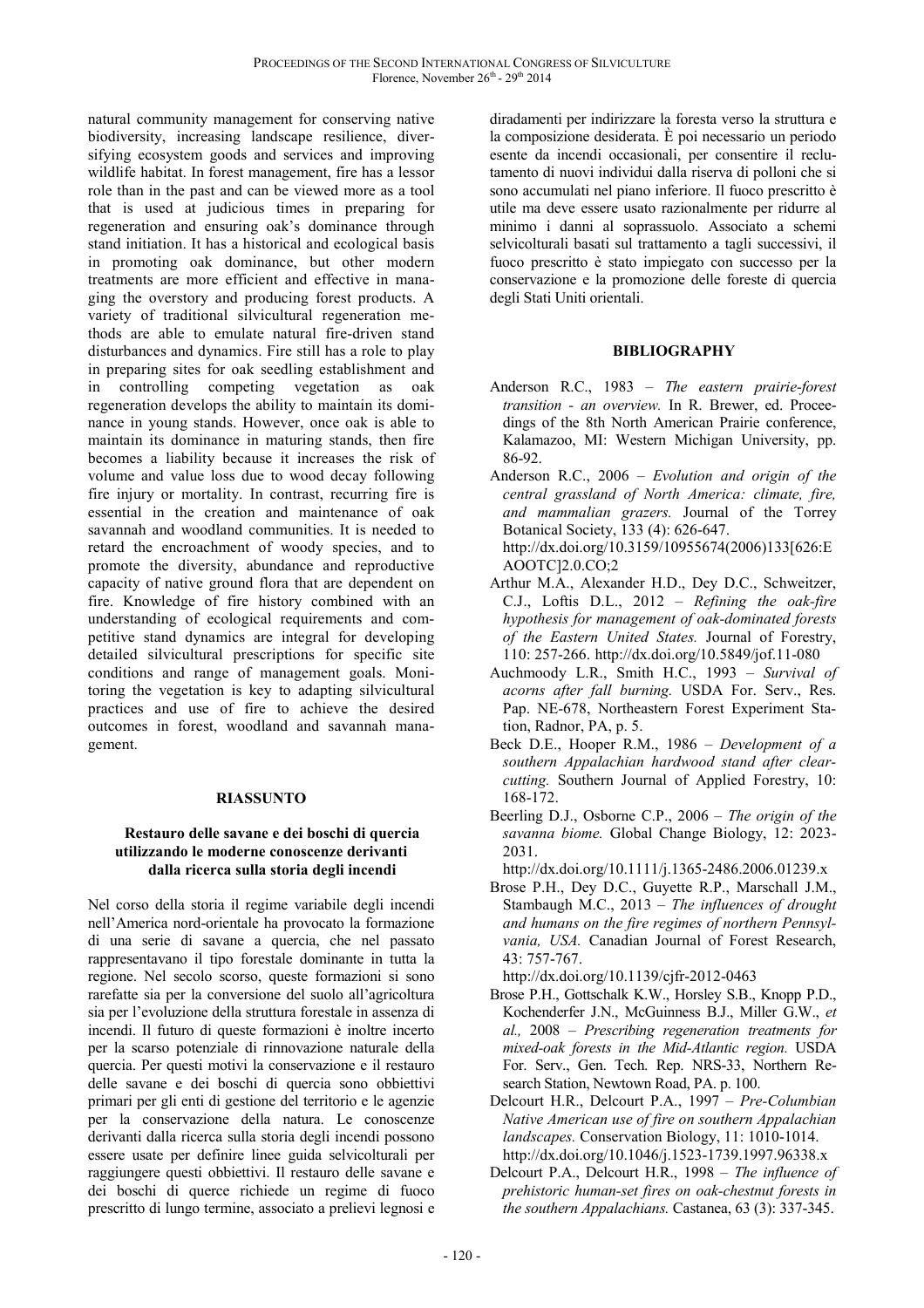- Dey D.C., Guyette R.P., 2000 *Anthropogenic fire history and red oak forests in south-central Ontario.* The Forestry Chronicle, 76 (2): 339-347. http://dx.doi.org/10.5558/tfc76339-2
- Dey D.C., Hartman G., 2005 *Returning fire to Ozark Highland forest ecosystems: Effects on advance regeneration.* Forest Ecology and Management, 217: 37-53. http://dx.doi.org/10.1016/j.foreco.2005.05.002
- Gould P.J., Steiner K.C., Finley J.C., McDill M.E., 2002 – *Regenerating mixed oak stands in Pennsylvania: A quarter-century perspective.* In: USDA For. Serv., Gen. Tech. Rep. NC-234, North Central Research Station, St. Paul. MN, pp 254-258.
- Guyette R.P., Spetich M.A., 2003 *Fire history of oakpine forests in the lower Boston Mountains, Arkansas, USA.* Forest Ecology and Management, 180: 463-474. http://dx.doi.org/10.1016/S0378-1127(02)00613-8
- Guyette R.P., Dey D.C., Stambaugh M.C., 2003 *Fire and human history of a barren-forest mosaic in southern Indiana.* American Midland Naturalist, 149: 21-34.

http://dx.doi.org/10.1674/00030031(2003)149[0021: FAHHOA]2.0.CO;2

- Guyette R.P., Muzika R.M., Dey D.C., 2002 *Dynamics of an anthropogenic fire regime.* Ecosystems, 5: 472-478.
- Guyette R.P., Stambaugh M.C., Dey D.C., Muzika R.M., 2012 – *Predicting fire frequency with chemistry and climate.* Ecosystems, 15: 322-335. http://dx.doi.org/10.1007/s10021-011-9512-0
- Hanberry B.B., Dey D.C., He H.S., 2012 *Regime shifts and weakened environmental gradients in open oak and pine ecosystems.* PLoS ONE, 7 (7): e41337. http://dx.doi.org/10.1371/journal.pone.0041337
- Hanberry B.B., Dey D.C., He H.S., 2014b *The history of widespread decrease in oak dominance exemplified in a grassland-forest landscape.* Science of the Total Environment, 476-477: 591-600. http://dx.doi.org/10.1016/j.scitotenv.2014.01.048
- Hanberry B.B., Kabrick J.M., He H.S., 2014a *Changing tree composition by life history strategy in a grassland-forest landscape.* Ecosphere, 5 (3): 34. http://dx.doi.org/10.1890/ES13-00345.1
- Hanberry B.B., Kabrick J.M., He H.S., 2014c *Densification and state transition across the Missouri Ozarks landscape.* Ecosystems, 17: 66-81. http://dx.doi.org/10.1007/s10021-013-9707-7
- Harmon M.E., 1984 *Survival of trees after lowintensity surface fires in the Great Smokey Mountains National Park.* Ecology, 65: 796-802. http://dx.doi.org/10.2307/1938052
- Hutchinson T.F., 2006 *Fire and the herbaceous layer in eastern oak forests.* In General Technical Report NRS-P-1. Newtown Square, PA: U.S. Department of Agriculture, Forest Service, Northern Research Station, pp. 136-149.
- Hutchinson T.F., Boerner R.E.J., Sutherland S., Sutherland E.K., Ortt M., Iverson L.R., 2005 – *Prescribed fire effects on the herbaceous layer of mixed-oak forests.*  Canadian Journal of Forest Research, 35: 877-890. http://dx.doi.org/10.1139/x04-189
- Iverson L.R., Hutchinson T.F., 2002 *Soil temperature and moisture fluctuations during and after prescribed fire in mixed-oak forests, USA.* Natural Areas Journal, 22: 296-304.
- Iverson L.R., Yaussy D.A., Rebbeck J., Hutchinson T.F., Long R.P., Prasad A.M., 2004 – *A comparison of thermocouples and temperature paints to monitor spatial and temporal characteristics of landscapescale prescribed fires.* International Journal of Wildland Fire, 13: 311-322. http://dx.doi.org/10.1071/WF03063

Johnson P.S., 1974 – *Survival and growth of northern red oak seedlings following a prescribed burn.* USDA For. Serv., Res. Note NC-177, North Central Forest Experiment Station, St. Paul, MN, p 3.

- Johnson P.S., 1977 *Predicting oak stump sprouting and sprout development in the Missouri Ozarks.* USDA For. Serv., Res. Pap. NC-149, North Central Forest Experiment Station, St. Paul, MN, p. 11.
- Johnson P.S., Shifley S.R., Rogers R., 2009 *The ecology and silviculture of oaks.* 2nd edition. Cambridge, MA. CABI.

http://dx.doi.org/10.1079/9781845934743.0000

- Kinkead C.O., Kabrick J.M., Stambaugh M.C., Grabner K.W., 2013 – *Changes to oak woodland stand structure and ground flora composition caused by thinning and burning.* In: General Technical Report NRS-P-117. Newtown Square, PA: USDA Forest Service Northern Research Station, pp. 373-383.
- Leach M.K., Givnish T.J., 1999 *Gradients in the composition, structure, and diversity of remnant oak savannahs in southern Wisconsin.* Ecological Monographs, 69 (3): 353-374. http://dx.doi.org/10.1890/00129615(1999)069[0353:

GTCSA]2.0.CO;2 Mayer A.L, Khalyani A.H., 2011 – *Grass trumps trees with fire.* Science, 334: 188-189.

http://dx.doi.org/10.1126/science.1213908

- McShea W.J., Healy W.M., 2002 *Oak forest ecosystems: ecology and management for wildlife.* Baltimore, MD: The Johns Hopkins University Press.
- Miller G.W., Stringer J.W., Mercker D.C., 2007 *Technical guide to crop tree release in hardwood forests.* University Tennessee Extension PB 1774, Knoxville, TN, p. 23.
- Morrissey R.C., Jacobs D.F., Seifert J.R., Fischer B.C., Kershaw J.A., 2008 – *Competitive success of natural oak regeneration in clearcuts during the stem exclusion stage.* Canadian Journal of Forest Research 38: 1419-1430. http://dx.doi.org/10.1139/X08-018
- Nelson P.W., 2010 *The terrestrial natural communities of Missouri.* Jefferson City, MO: Missouri Natural Areas Committee, p. 550.
- Nuzzo V.A., 1986 *Extent and status of Midwest oak savanna: presettlement and 1985.* Natural Areas Journal, 6: 6-36.
- Peterson D.W., Reich P.B., 2008 *Fire frequency and tree canopy structure influence plant species diversity in a forest-grassland ecotone.* Plant Ecology, 194: 5- 16.

http://dx.doi.org/10.1007/s11258-007-9270-4